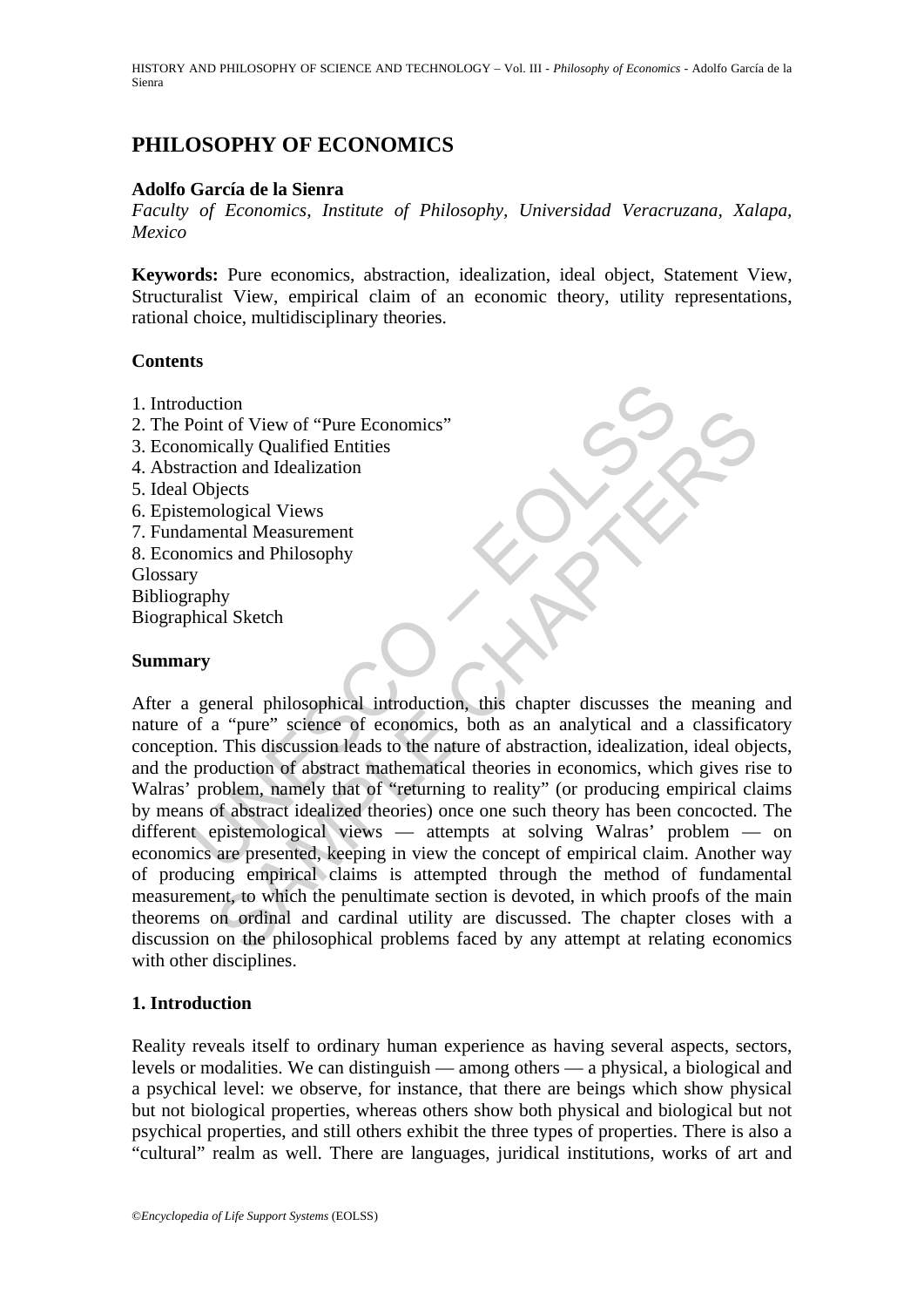churches, as well as schools and firms. All philosophers have recognized these aspects or modalities — at least *prima facie* — if only to try to prove that some of them are not entirely real and are to be reduced to other or others taken as basic. Mario Bunge, for instance, states that

"An ontological hypothesis involved in and encouraged by modern science is that reality, such as is known to us today, is not a solid homogeneous block but is divided into several levels, or sectors, each characterized by a set of properties and laws of its own. The main levels recognized at present seem to be the physical, the biological, the psychological, and the socio-cultural ones. Every one of these may in turn be divided into sublevels. For instance, the main sublevels of the physical level are the physical proper and the chemical sublevels, and the main sublevels of the socio-cultural level are the economic, the social proper, and the cultural sublevels. Finer divisions can be introduced and none are clear-cut and rigid."

Information contents showed the main state into the social contents. the social propert, and the cultural sublevels. Finer direct and none are clear-cut and rigid."<br>
al science is a discipline that sees the objects of expe and none are clear-cut and rigid."<br>
and none are clear-cut and rigid."<br>
science is a discipline that sees the objects of experience from the point<br>
of of these aspects or levels. For instance, physics studies bodies from<br> A special science is a discipline that sees the objects of experience from the point of view of one of these aspects or levels. For instance, physics studies bodies from the point of view of force and energy, whereas biology sees them from the point of view of organic life. A question that can be raised is: *What is the point of view of a "pure" science of economics?*

## **2. The Point of View of "Pure Economics"**

A classical characterization of the economic point of view runs as follows:

"the sparing or frugal mode of administering scarce goods, implying an alternative choice of their destination with regard to the satisfaction of different human needs."

This sentence intends to capture the substance of what it means to be economic. The author thinks that its insight is quite deep, indeed, and completely in accordance with the prevailing conception of the economic point of view as developed by Lionel Robbins in an influential book written in 1932.

First of all, Robbins distinguishes a *classificatory* conception of economics from an *analytical* one. An analytical conception does not attempt to pick certain *kinds* of behavior, but focuses attention on a particular *aspect* of behavior, the form imposed by the influence of scarcity. It follows from this, therefore, that in so far as it presents this aspect, any kind of human behavior falls within the scope of economic generalizations.

Yet, the analytical conception must be complemented with a classificatory one, because some behaviors — specifically some forms of organized behavior or social organizations — can be seen as *qualified* by economic laws, which means that they are of an *economic kind*, even though this is not to say that they do not display properties belonging to other modalities. The author would call '*typically* economic behavior' any behavior qualified by economic laws. Thus, there are many cases of economic behavior but not all economic behavior is typically economic. (More on this distinction will be discussed in the next section.)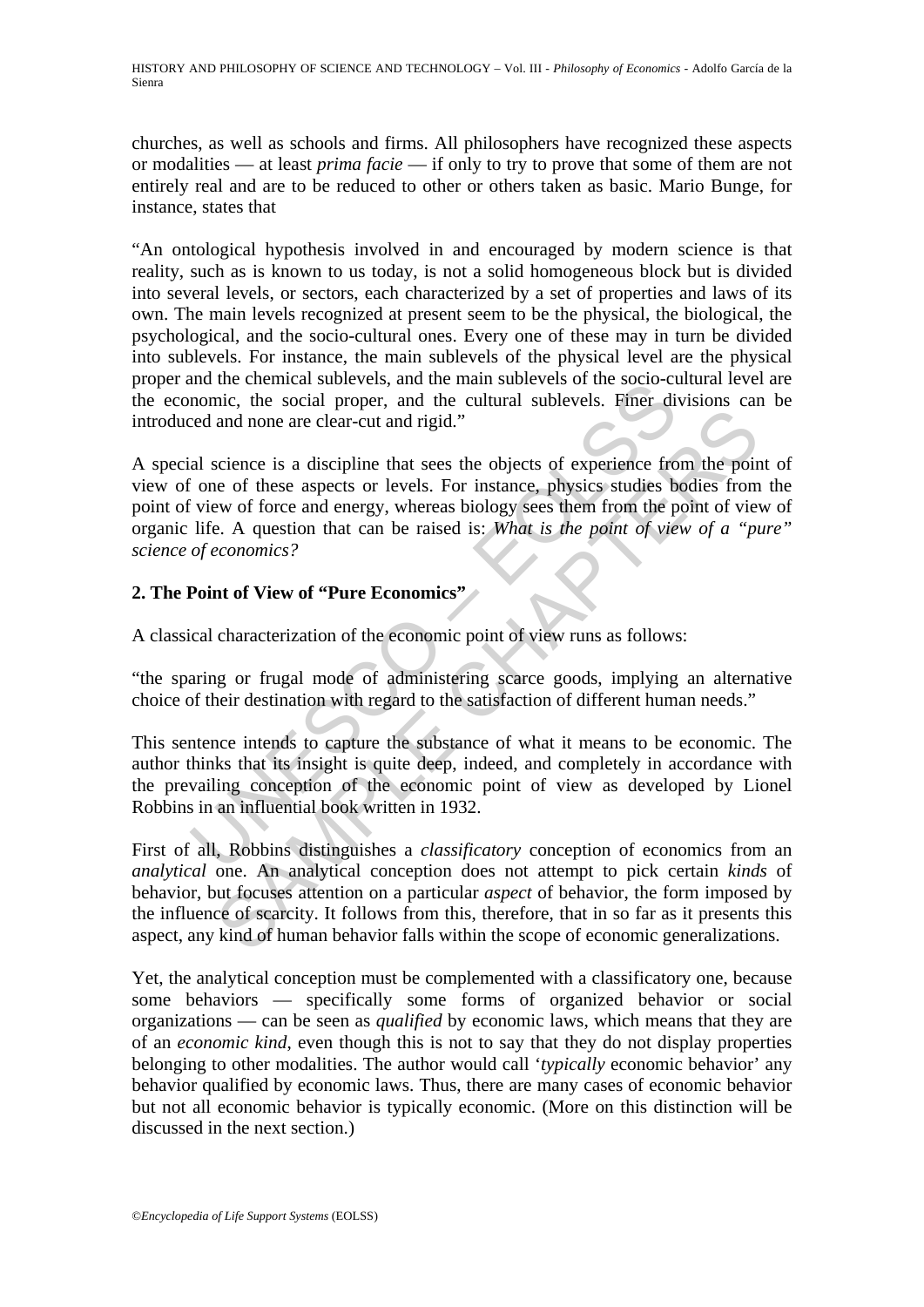The logical analysis of Dooyeweerd's and Robbins' shared definition of the economic point of view clearly displays four universal components in the economic aspect of any economic behavior:

(C1) *Human needs or ends that have different importance for the agent.* 

(C2) *The resources or means available to satisfy the needs or achieve the ends are scarce.* 

(C3) *The means or resources are capable of alternative application and can be used to satisfy any of the needs or achieve any of the ends, but not all of them at the same time.* 

(C4) *A frugal or efficient choice regarding this application, seeking to satisfy as many needs or achieve as many ends as possible, starting with those that are deemed as more important by the agent.*

The presence of conditions (C1)-(C4) makes some human acts have an economic aspect:

"when time and the means for achieving ends are limited *and* capable of alternative application, *and* the ends are capable of being distinguished in order of importance, then behavior necessarily assumes the form of choice. Every act which involves time and scarce means for the achievement of one end involves the relinquishment of their use for the achievement of other. It has an economic aspect."

Function and the means are sharen as a possible, starting with inose mat are a<br>int by the agent.<br>time and the means for achieving ends are limited and capable<br>time and the means for achieving ends are limited and capable<br> It follows that an agent placed in the Land of Cockaigne cannot display economic behavior. Certainly, such an agent may have needs, but there is no scarcity and therefore does not to have to *economize*, i.e. to make an efficient use of resources available to reach those ends. There are many situations in real life where there is plenty of some factor and so the agent does not think he has to make an efficient use of it. An agent that behaves according to (C4) is said to be *rational*.

is the mean start of conditions (C1)-(C4) makes some human acts have an economies of conditions (C1)-(C4) makes some human acts have an economies, and the meas are capable of being distinguished in order of importance, ac The reference of the terms 'human needs' or 'human ends' is relative, in the sense that it varies from one situation to another and also from one agent to another. Yet, it can be fixed when a particular, concrete economic behavior is being discussed. These needs are reflected in the preferences of the agent. For instance, if in asking an agent he says that he prefers beans over perfumes, we may gather that he feels more need of eating than of smelling well. Examples like this, which are quite abundant, make clear that the concept of preference is unavoidable, natural, and useful to characterize the concept of a human need or end: all of the time we can see ourselves and other people preferring some things over others. This does not mean, however, that preferences are necessarily "rational" (i.e. connected and transitive); only that the concept is of wide applicability and indeed necessary when it comes to the description of economic behavior.

The concept of scarce resources, on the other hand, is relative to proposed ends or given needs. There are no scarce resources in themselves but only with respect to some purpose. And the ends may also conflict among themselves, in the sense that reaching one end may preclude the reaching of another. When they are not incompatible and the resources available to an agent are sufficient to reach all his ends and satisfy his needs, there is no problem of scarcity, but then no economic behavior either. The fact of scarcity *forces* the agent into ordering his ends and making an efficient use of his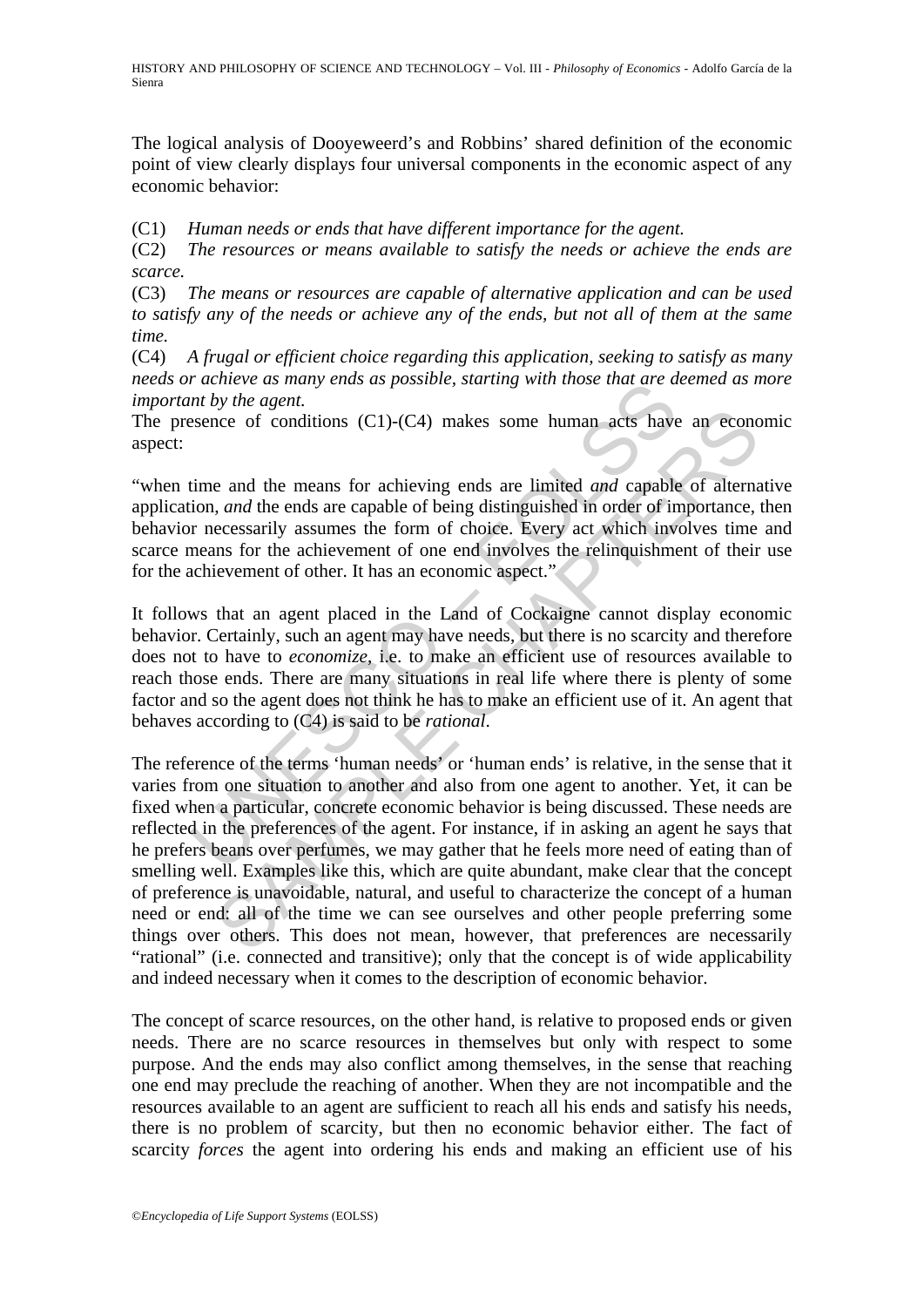resources, since in this form he can achieve the realization of more ends. In other words, the agent is forced into producing preference rankings of his ends and making optimal (or "good") use of resources to achieve as many ends or satisfy as many needs as possible with the resources available. Choosing the most preferred ends, or the most urgent needs, is called 'preference-maximization' in the literature.

## **3. Economically Qualified Entities**

Even though virtually every human behavior exhibits an economic aspect, not all human behavior is typically economic. It is clear that the fact that a church, a school or a family, for instance, has an inner accounting and makes efficient use of resources, does not make these organizations be typically economic, even though they may be under pressure to make money, since their end is not *merely* to make money, but mainly to satisfy other human needs. On the other hand, it seems that firms like the central bank of a country or a stock market like Wall Street *are*, effectively, typically economic organizations. The question is this: What is the criterion to classify some processes, behavior or institutions as typically economic?

is the three tores or ganizations of eyplicant events of the ending they are to make money, since their end is not *merely* to make money other human needs. On the other hand, it seems that firms like the untry or a stock er human meeds. On the other hand, it seems that firms like the central ty or a stock market like Wall Street *are*, effectively, typically economic. The question is this: What is the criterion to classify some proces ins The clue to find this criterion is the notion of scarcity relationships. It is apparent that a social organization is *typically economic* if and only if (iff) its existence would be unnecessary if there were no scarcity. That is to say, a typically economic organization is one whose very *raison d'être* is to confront a scarcity problem. Can we imagine a society without scarcity in which there are firms or tax collection? It seems clear that the answer is negative: scarcity requires the constitution of organizations and social relations devoted to confront it. We can imagine the Land of Cockaigne, a society with ends established in a culture, in social institutions as families, worship communities or schools, which requires no more inputs than the brute materials at hand in order to reach these ends and reproduce its way of life. Clearly, production or distribution would not be necessary in this admittedly rough and elementary society. Firms and merchants would be unnecessary.

Generalizing this mental experiment, we may characterize as a scarcity relationship any social relationship whose end is to respond to any scarcity problem. Exchange, for instance, is a social relationship of this type. If an individual or an organization had at hand all the resources that it needs, it would never have to exchange goods. If the individuals or organizations were not "ambitious", lived in Cockaigne and settled for taking daily what is at the reach of their hand to subsist, they would not suffer scarcity and the processes or organizations that ordinary language classifies as "economic", precisely those that have to do with production and distribution, would be unnecessary.

Scarcity oscillates between two bounds. A lower bound, which is the minimum consumption level allowing survival and the reproduction of the culture (however elementary); and an upper bound, determined by nature and human capabilities. Within these bounds, scarcity is defined by the ends adopted by the individuals and society. To a certain type of ends and social organization there corresponds a certain type of necessities and, within this system, some things will appear as scarce to some members of the society.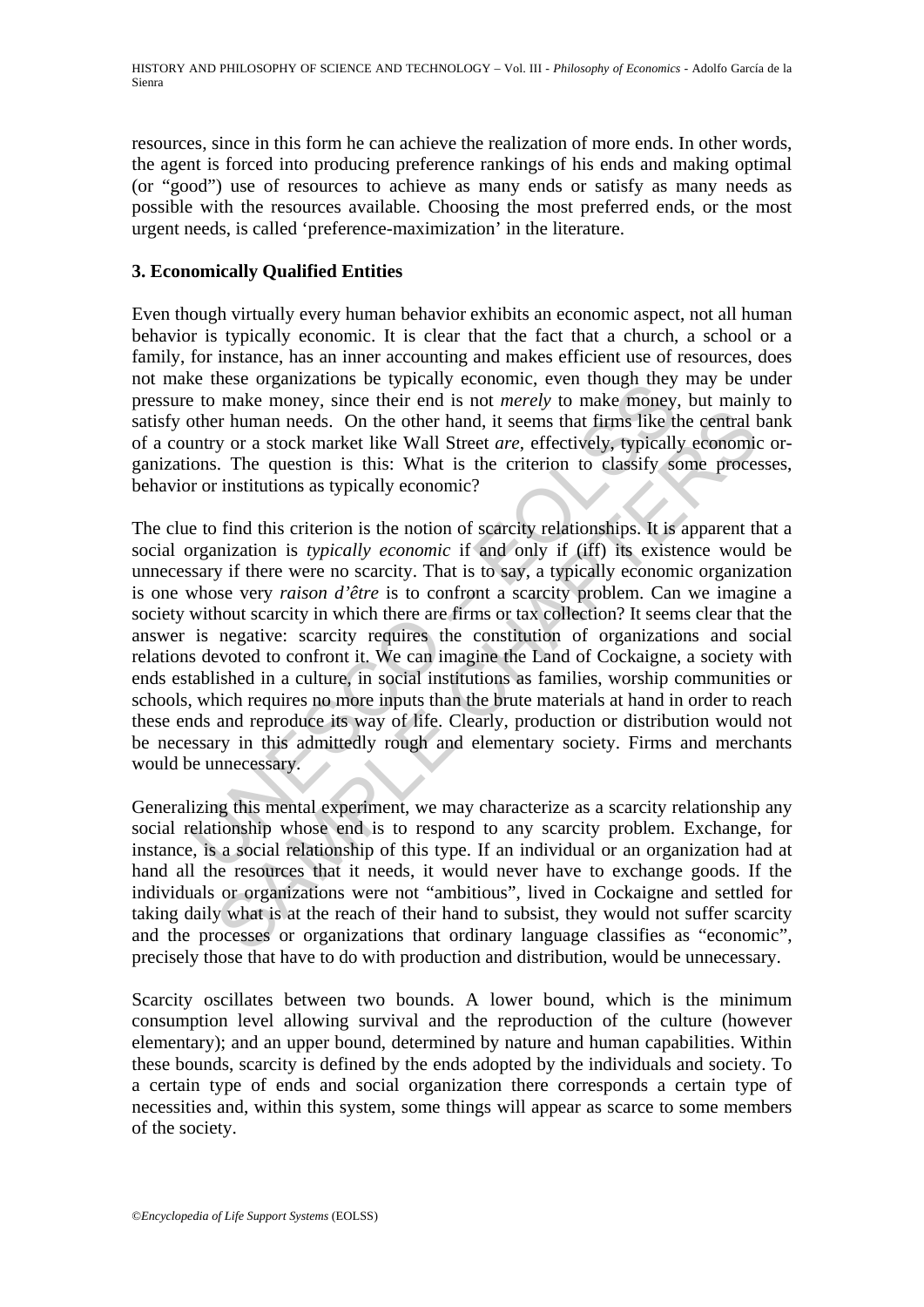As a conclusion, it seems clear that typically economic are those social relationships, processes or organizations that would be unnecessary if there were no scarcity. The subject matter of economics can be delimited thus as the relationships, processes or social organizations imposed by scarcity, from the point of view of the efficient use of resources. All schools of economic thought intend to produce systematic accounts of the workings of these processes, relationships and social organizations, as well as to characterize in general terms the nature of rational choice in the sense of (C4) above. The schools that put more emphasis on the organizations are labeled 'institutionalists'; those that put more emphasis on rational choice usually employ more abstract mathematical notions and techniques — the axiomatic method — and are characterized by dealing with highly idealized objects. But, in order to do this, all schools produce theories resorting to abstraction and idealization to some extent.

## **4. Abstraction and Idealization**

resolution and Idealization and idealization to some extent.<br> **Traction and Idealization**<br>
some aspects of ordinary, pre-theoretical experience must be dist<br>
preventions humans make of them, always within the framework c<br> **tion and Idealization**<br> **tion and Idealization**<br> **e** aspects of ordinary, pre-theoretical experience must be distinguished<br> *etations* humans make of them, always within the framework of a (religion)<br>
sorldview. The auth At least some aspects of ordinary, pre-theoretical experience must be distinguished from the *interpretations* humans make of them, always within the framework of a (religiously oriented) worldview. The author takes as evident that all men, in all times, no matter their religion and culture, are aware not of sense-data in the empiricist sense, but of real properties of real things with which, moreover, they interact in order to survive. For instance, Could you imagine a tribe in which no individual has some idea of which herbs and animals are edible and which are not? Or a clan at war that cannot tell stones from sticks? Clearly, no such human group could survive. But this is an evolutionary argument to the effect that a certain fashionable universal skepticism (or cultural relativism), of the sort advocated by many philosophers nowadays, is far-fetched: All human groups share a certain set of universal concepts that allow them to survive in an environment (nature) that (you can rest assured) is not tailored by their wishes or previously concocted concepts.

The universality of these concepts also makes possible communication among cultures that are distant in space, time, and content. Some relativist philosophers have suggested that the nature a thing is relative to the conceptual frame within which it is conceived. A typical example is that of the American natives who thought that the Spanish riders were centaurs. According to the relativists, the riders with their horse *were* centaurs for the Native Americans, *were* just horse riders for the Europeans, and the two views were *incommensurable*, so that there was no fact-of-the-matter involved at all. But this is a view that destroys the possibility of any communication between two very different cultures — and it is just a fact that that communication has taken place and is taking place all of the time.

Things and their properties are not abstract entities and are experienced in their full integrity not mainly in contemplation, but above all in the production process, in the interaction between man and its means of labor. If this fact is not accepted, it is impossible to make sense of the different types of abstraction, nay, of the very notion of abstraction. Talking about abstraction presupposes that there is something to be abstracted and also an object out of which this something is abstracted. A first approach to abstraction makes a distinction between low and high abstraction. Low abstraction is basically the focusing of our attention on some parts or aspects of a situation. Imagine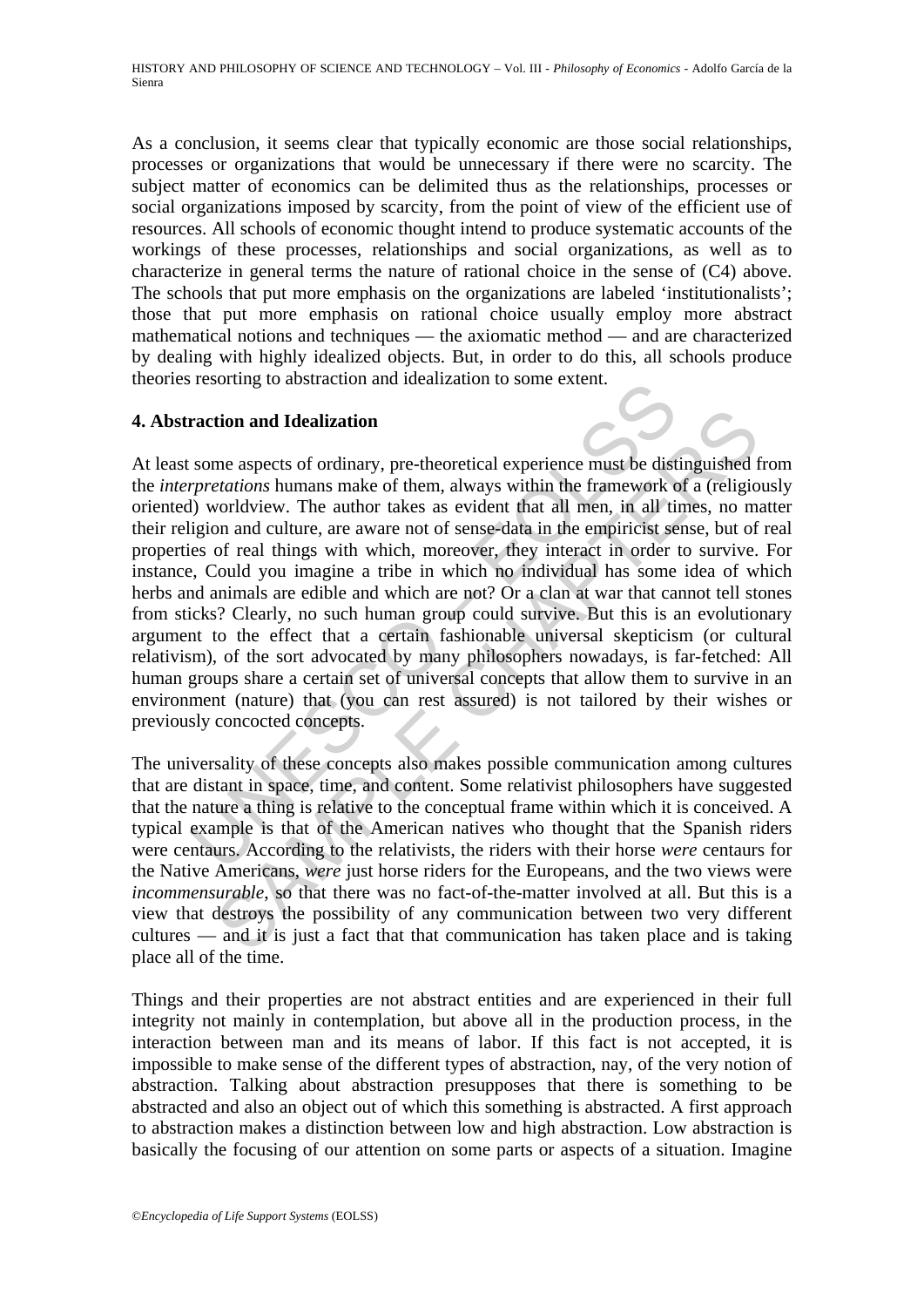some hunters looking for sharp stones to cut meat. They will mentally single out stones from other types of things around, and also thin edges from other shapes exhibited by stones. Of course, focusing upon certain stones is not the same as piling them up in a heap. One thing is to focus upon the stones (i.e. view them as the only relevant type of thing in a material system for a given human purpose) and quite another to separate them from their original environment. Laboratory experimentation not only separates things from their original environment, but also places them under controlled situations, isolating them from certain causal factors that are deemed relevant for the phenomenon under study. The first type of operation, which somehow "isolates" the stones or some of their properties by not paying attention to their environment, is called 'intellectual isolation'. The second operation is called 'material isolation'.

ince first fundamental distinction is that between material isolation.<br>
In. Material isolation is the operation of putting a material system (a chemical substance) beyond certain causes acting upon it. Intell<br>
Lely a menta Material isolation is the operation of putting a material system (a rock, a phemical substance) beyond certain causes acting upon it. Intellectual isolation as mental operation that focuses upon certain things, properties Thus, the first fundamental distinction is that between material isolation and intellectual isolation. Material isolation is the operation of putting a material system (a rock, a plant, a virus, a chemical substance) beyond certain causes acting upon it. Intellectual isolation is entirely a mental operation that focuses upon certain things, properties or relations, without thereby materially isolating such things, properties or relations. An intellectual isolation that focuses upon the nature, property or relation of a thing, but keeps seeing the nature, the property or the relation *as* the nature, property or relation *of* the thing, the author would call 'low' abstraction. If it "detaches" the nature, property or relation from this particular thing in order to consider the nature, property or relation in itself, as capable of being instantiated in different things, it will be called 'high' or 'theoretical' abstraction. Thus, theoretical isolation is only one type of intellectual isolation.

It is possible to move from low to high abstraction, and vice versa. If one jumps from considering one's own knife to consider the universal *knife* then one would be moving to another level of abstraction, a theoretical (high) one. This type of abstraction is called 'vertical abstraction'. To this operation there corresponds a sort of inverse one called 'vertical de-isolation': that of moving from high to low abstraction, as when you move from the universal *knife* to this particular knife.

But there is also a type of isolation and corresponding inverse within the same level of abstraction. Suppose that, in a first intellectual operation, the knife as being in one's pocket is isolated, so that one focuses his/her attention upon the-knife-in-the-pocket. And suppose, further, that in a second operation one disregards his/her pocket and consider only the knife. Clearly, the result of this second operation is at the same level of abstraction as that of the first (both are low). If, as a result of this type of horizontal isolation, one formulates an accurate sentence about the knife itself, the result is a true assertion that fails to mention many other things about the knife (for instance, that it is in one's pocket), and so it "violates" the "whole truth" which is to say that it does not contain or imply all true assertions about the knife: it omits them. Nevertheless, since what it claims is not a distortion of reality, it is said that it does not violate "nothing-butthe-truth". The operation of taking those omitted items into account again is called 'horizontal de-isolation'.

This suggests that a twofold distinction is inescapable, namely between *horizontal* and *vertical* isolation. Horizontal isolation takes place when both the starting and the finishing point of the intellectual operation are within the same level of abstraction (both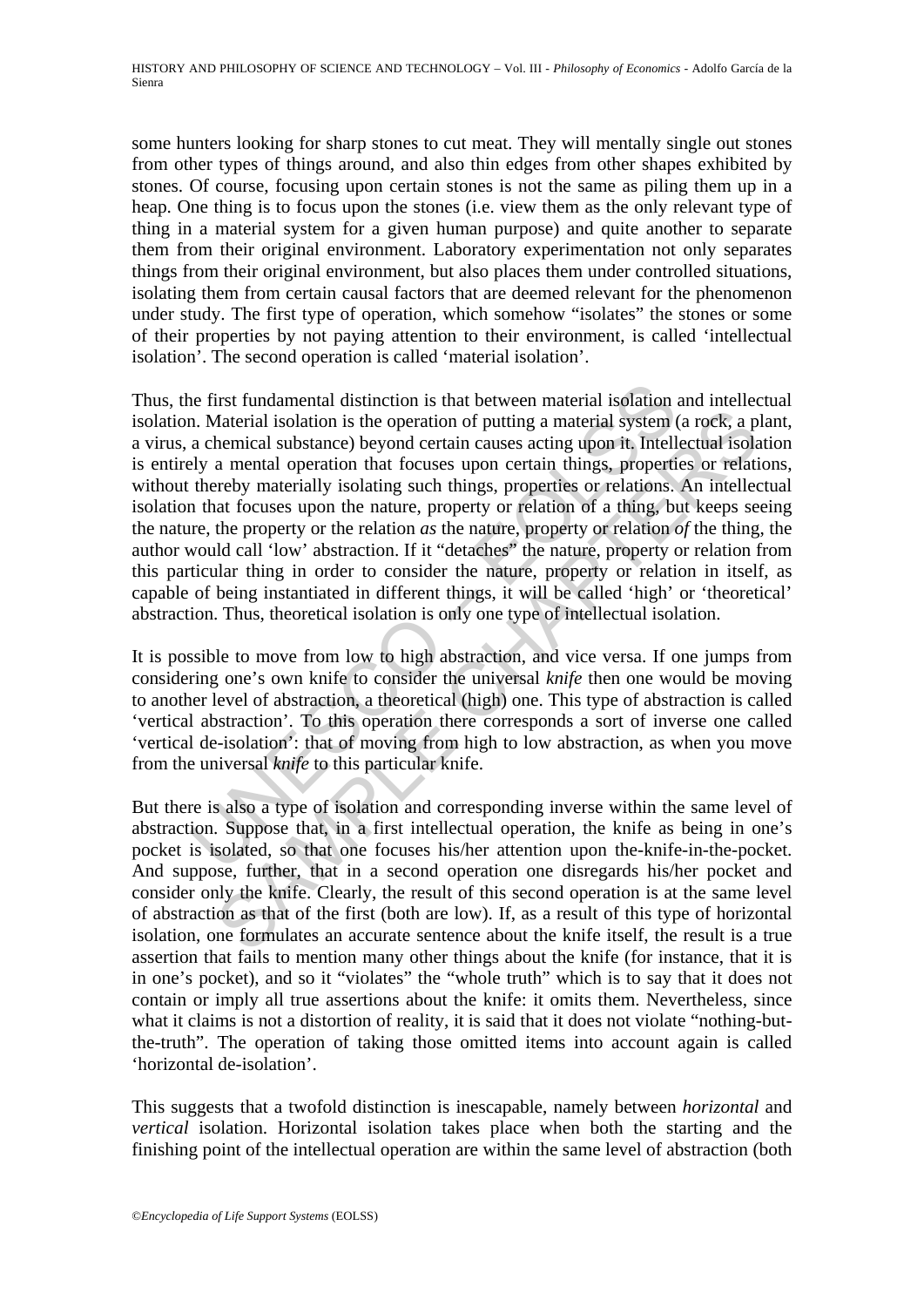HISTORY AND PHILOSOPHY OF SCIENCE AND TECHNOLOGY – Vol. III - *Philosophy of Economics* - Adolfo García de la Sienra

high or both low). Vertical isolation takes place when we move from low to high abstraction. Horizontal and vertical de-isolations are, respectively, the inverse operations.

But horizontal isolation can be performed also — and this is more interesting from a meta-theoretical point of view — by means of idealizing assumptions, since there are two types of horizontal isolation. One of the examples, based upon mere omissions, is a very common one. A second one operates upon high abstractions and consists of isolating the universal by means of explicitly formulated idealizing assumptions. The verbal expression of this isolation ends up producing counterfactual conditionals that stipulate what would happen if the powers of the isolated universal were operating in different sets of conditions. For instance, in a first operation the nature of motion is abstracted and then particular cases of unimpeded motion are observed. Now, it is possible to experience particular cases of unimpeded motion but never a case of a body not at all subjected to forces preventing it from moving in an entirely free way (inertially). To say that a body not subjected to any forces will move in a certain way (e.g. in a rectilinear and uniform manner) is a statement about inertial motion, even though perhaps never in the history of mankind will there be someone in a position enabling him to directly verify it (even if space and time were absolute, as Newton thought). Newton's First Law is an example of such a statement.

vess or containos. For instance, in a rinst operation the ratuit<br>ed and then particular cases of unimpeded motion are observ<br>to experience particular cases of unimpeded motion but never a<br>all subjected to forces preventin experience particular cases of unimpeded motion but never a case of a subjected to forces preventing it from moving in an entirely free To say that a body not subjected to any forces will move a a certain  $\Gamma$ . To say tha Uskali Mäki, who is the author of some of the distinctions just presented, distinguishes among two types of idealizing assumptions: *nullifying idealizations* and *stabilizing idealizations*. Nullifying assumptions express that a certain factor, which is usually present affecting the powers of the isolated universal, is missing. If  $p(x)$  is the degree in which factor  $p$  is present at  $x$ , a nullifying assumption can be expressed in the form  $p(x) = 0$ . A stabilizing assumption expresses that the rate of change of factor *p* at *x* is nullified, and is expressed as  $p(x) = 0$ . Another type of idealization is *mythologization*. While a nullifying assumption asserts that the degree in which a certain factor present in a certain entity is null, mythologization asserts that the factor reaches its maximum in a given object. Mythologization is a very common procedure in economic theory. For instance, to attribute to an economic agent unbounded computational powers or perfect memory are cases of this intellectual operation.

> TO ACCESS ALL THE **28 PAGES** OF THIS CHAPTER, Visit[: http://www.eolss.net/Eolss-sampleAllChapter.aspx](https://www.eolss.net/ebooklib/sc_cart.aspx?File=E6-89-12)

#### **Bibliography**

- - -

Arrow, K. J. (1963). *Social Choice and Individual Values*. New Haven and London: Yale University